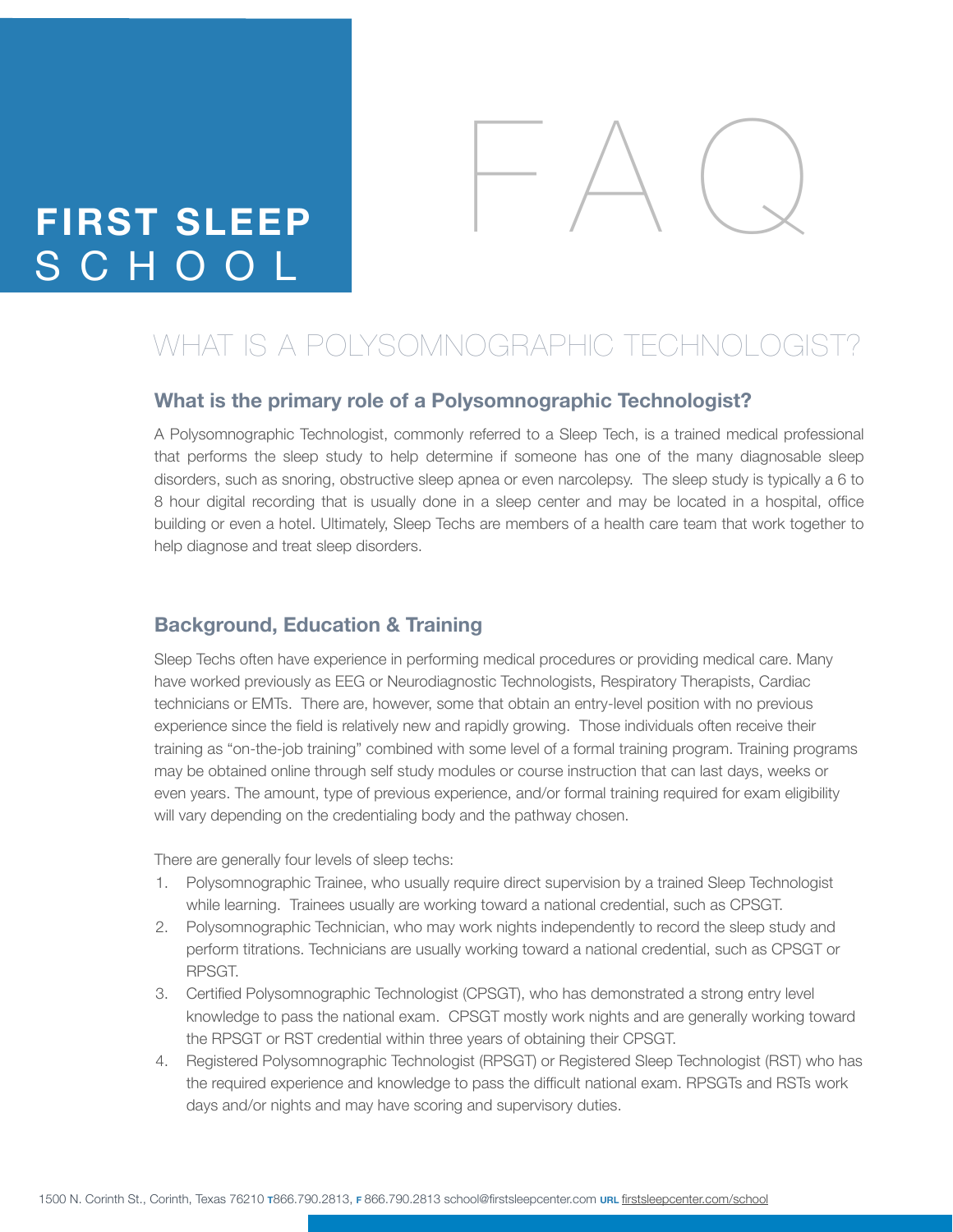#### **The Reference Material**

The following references can help any sleep technologist develop as well as use as an invaluable asset during their career.

- 1. American Academy of Sleep Medicine (2012). *The AASM Manual for the Scoring of Sleep and Associated Events, Rules, Terminology and Technical Specifications, Version 2.*
- 2. American Academy of Sleep Medicine. *Practice Parameters and Clinical Guidelines.*
- 3. American Academy of Sleep Medicine. *International Classification of Sleep Disorders 2 (ICSD-2)*
- 4. Krieger, Roth, Dement. *Principles and Practice of Sleep Medicine, 5th Edition.*
- 5. American Sleep Academy, LLC. *Principles of Polysomnography, A Complete Training Program for Sleep Technicians, Second Edition.*
- 6. William H. Spriggs, BS, RPSGT. *Essentials of Polysomnography. A Training Guide and Reference for Sleep Technicians.*
- 7. R. Berry. *Fundamentals of Sleep Medicine*
- 8. T. Lee-Chiong. *Fundamentals of Sleep Technology, 3rd Edition.*
- 9. S. Chokroverty. *Sleep Disorders Medicine, 3rd Edition.*

#### **The Diagnostic Study**

When a patient is referred to the sleep center for a diagnostic evaluation, the Sleep Technologist usually greets the patient and orients the patient to the facility as they are escorted to their private bedroom. Within the bedroom, the patient will prepare for bed just before the sleep tech strategically attaches the multitude of electrodes and sensors to the patient's skin.

After the sensors are applied, the patient settles in bed, the digital equipment is calibrated, the lights are turned out and the recording begins. While the patient sleeps, the sleep technologist is busy watching both the video monitor of the patient as well as the computer monitor that displays the various channels of brainwaves, eye movements, chin and leg muscle movements, breathing effort, and airflow. The sleep technologist will also record any expected or unexpected behavior by the patient. Making careful notations throughout the night is a critical responsibility of the sleep tech to assist in the interpretation of the recording.

In the morning, the technologist ends the recording and removes the electrodes from the patient. The entire recording is then scored by a sleep technologist with an advanced credential such as the RPSGT and RST. The scoring technologist analyzes the study and assigns each EPOCH or 30 Second section the appropriate stage of sleep as well as the presence of abnormal breathing, leg and chin movements or any other activity that may have been observed and recorded during the night.

A report is generated from the scoring, reviewed for accuracy and then given to the doctor who will prepare a interpretation that will summarize a overall impression with any appropriate diagnosis as well as any recommendation(s) for treatment, if medically necessary.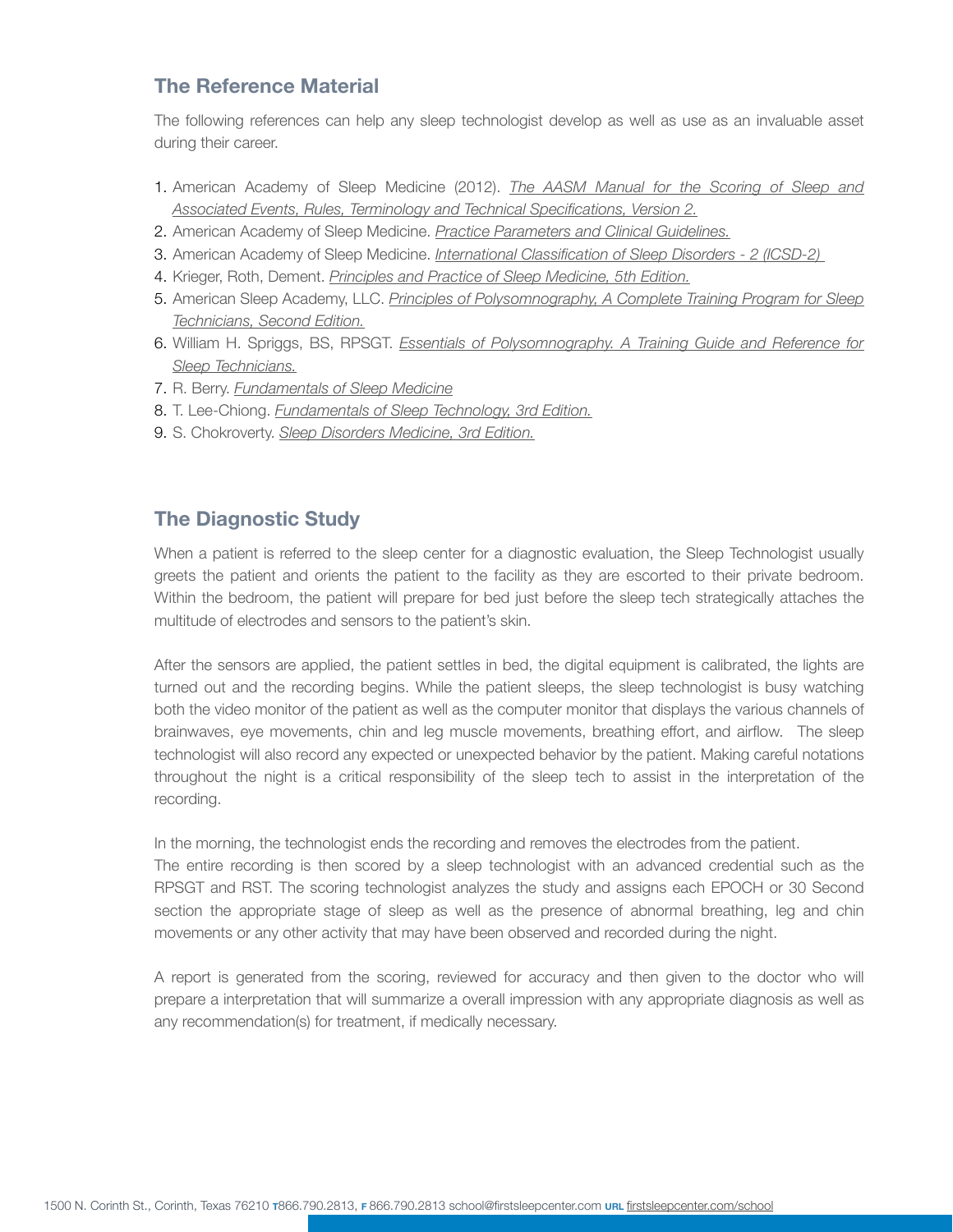### **The Therapeutic Study**

Many patients who have a sleep study often have some degree of Sleep Disordered Breathing, most commonly Obstructive Sleep Apnea, which are repeated episodes of a partially or completely blocked upper airway that leads to corresponding drops in blood oxygen and brief interruptions of the sleep cycle.

A generally accepted and most common method of treating this type of sleep disorder is CPAP, (Continuous Positive Airway Pressure), which requires the patient to return to the sleep center to repeat the sleep study but this time wear a soft nasal mask over the nose or a full faced mask that covers both the nose and mouth. The mask is connected via a hose to a small air blower at the patient's bedside. When the patient wears the mask and receives the positive pressure, the snoring and obstructive breathing are effectively minimized, if not completely eliminated, so that the patient enjoys a normal sleep. Different patients require different levels of air pressure and the usual method of determining the proper pressure is called CPAP Titration.

A Sleep Technologist usually performs the CPAP titration study. This often involves a process of patient education and desensitization prior to the titration study starting and then careful observation and pressure adjustments by the sleep technologist during the recording. The same process for scoring and interpretation will occur after the titration study is completed. Technologists may also be asked to participate in the follow-up and long term care of the CPAP user.

#### **The Work Schedule**

Most sleep studies are performed during the patient's usual sleep hours, which require sleep techs to work during the evening and night hours. The shift is usually 10-12 hours long and the work week is sometimes limited to three nights. Depending on the size of the sleep center, several techs may work together or may work alone for the entire night caring for one, two or even three patients each.

These work conditions require the ability to remain awake, alert and maintain good interpersonal skills throughout the night. Sleep Techs must also have the ability to get proper sleep during the day as to avoid developing their own circadian rhythm sleep disorder.

The scoring analysis is usually performed during the day along with some other types of sleep studies called Multiple Sleep Latency Test (MSLT) or Maintenance of Wakefulness Test (MWT). Daytime positions are usually obtained after spending some time as a performing technologist at night. A daytime position may involve arriving early in the morning, staying late in the evening or may involve normal business hours.

# **The Salary**

According to the Bureau of Labor Statistics, Occupational Employment Statistics Survey for the State of Texas 2012, Wages for "Health Technologists and Technicians, All Other", which includes sleep technologists, the salary range for Texas was \$12.16 or \$25,500 per year to \$31.60 per hour or \$65,700 per year. The median salary was \$19.44 per hour or \$40,400 per year. Of course, may factors make up the appropriate salary for any position such as the region you live in, the amount of past experience, possession of a national credential as well as current demand for sleep technologists in your area.